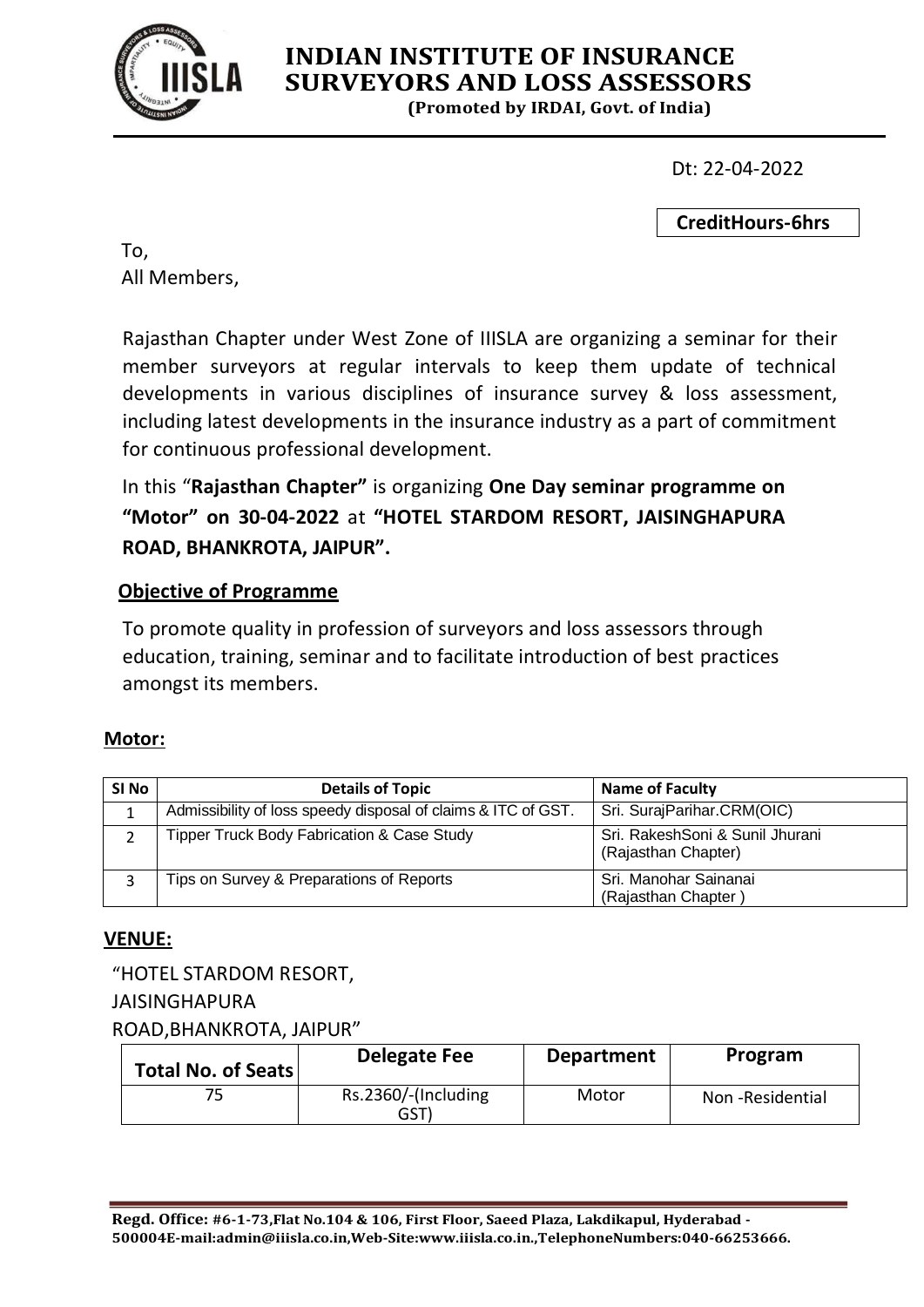

# **INDIAN INSTITUTE OF INSURANCE SURVEYORS AND LOSS ASSESSORS**

**(Promoted by IRDAI, Govt. of India)**

#### **The following conveners of the program.**

|               | Convener-1               | Convener-2                        |
|---------------|--------------------------|-----------------------------------|
| <b>Name</b>   | <b>Shri. ASHOK ARORA</b> | <b>Shri. DHEERAJ KUMAR SHARMA</b> |
| <b>Mobile</b> | 9414048676               | 9309369778                        |
| Email-ID      | ashokarora19@gmail.com   | er_sdheeraj@yahoo.co.in           |

#### **Note: Cutoff date for registration is Dt: 28-04-2022.**

#### **PROTOCOL FOR TRAINGING/SEMNIAR REGISTRATION FOR PARTICPANTS**

- Those members registering for the seminar has to make the membership Subscription payment for the FY22-23 before attending to register, as if found membership due, the registration for the seminar will be cancelled, without any intimation.
- The first **75** participants in Non Residential in "**MOTOR**" only will be entertained.
- The first step to register for the seminar is to make the Payment of Rs.2360/- (Including GST) for Non- Residential to be pay via IMPS / NEFT. The details of UTR number be noted.

**Name: Indian Institute of Insurance Surveyors and Loss Assessors A/C No: 030010100327756 Bank Name: Axis Bank Branch Name: Jubilee Hills, Hyderabad. IFSC Code: UTIB0000030**

- The details of the Account to be used for IMPS/NEFT is as follows:
- After payment and UTR in hand, All participants must register for the seminar through their individual log-in portal withwww.iiisla.co.in
- In the portal the member will be able to see the seminar details and, the member can register for the seminar, where he will be prompted for the UTR number, and its screen shot also need to be uploaded. Once all columns are filled properly the registration maybe completed by submitting the SUBMIT button.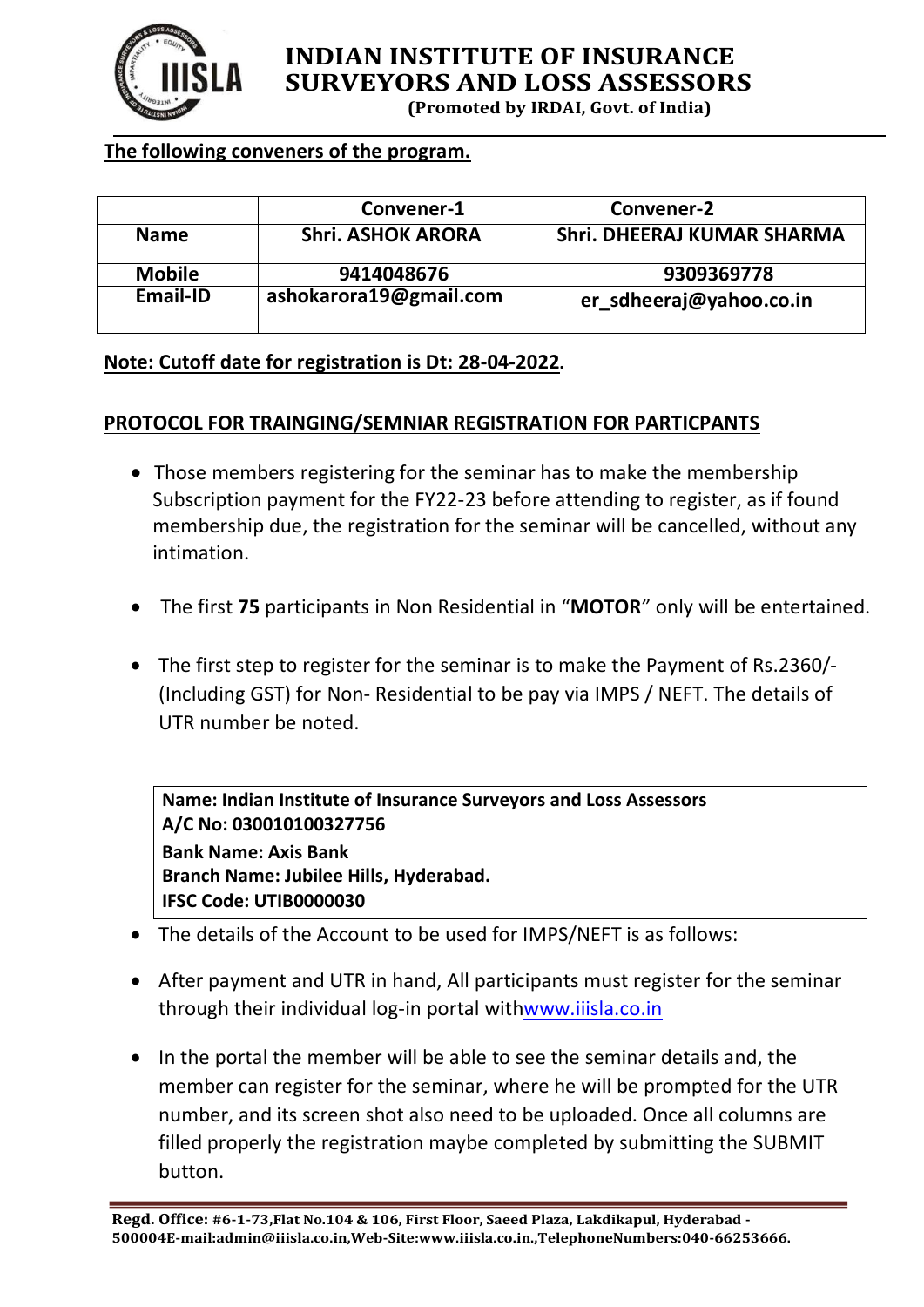

# **INDIAN INSTITUTE OF INSURANCE SURVEYORS AND LOSS ASSESSORS (Promoted by IRDAI, Govt. of India)**

- The payment made via IMPS/NEFT should be noted for its UTR and the same may be maintained with the member for any clarifications in future.
- Members who have made payment via IMPS/NEFT but couldn't get a seat due to closing of the seminar may write a mail to seminarsiiisla@gmail.com With the details of their payment made (UTR number for refund of the same. (Screen shot of the payment needs to be attached for reference.)
- Participants will receive the entry pass signed by IIISLA for his payment and seat allocation.
- All materials related to the training will be provided at the venue by the Seminar convener.
- Participants to register their attendance 10 minutes prior to starting the training program at the venue in the presence of Seminar convener.
- The Credit hours will be credited to the participant portal after cross checking for his payment and his attendance as reported by the Observer. Once the same is updated in the portal the member can download his credit Hour certificate.
- The Institute doesn't guarantee on the stay facility or other amenities, for which the Seminar convener is responsible.
- The Topic, the faculty and related arrangements made by the seminar convener is to be read carefully by reading the notice on seminar uploaded with www.iiisla.co.in before registering for the seminar.
- Once paid and booked the same cannot be cancelled, nor those who cannot or couldn't attend will be eligible for refund.
- The above seminar and related matter are subject to Telangana jurisdiction.
- The member can call-040-23261072/23261073 for further assistance if needed.